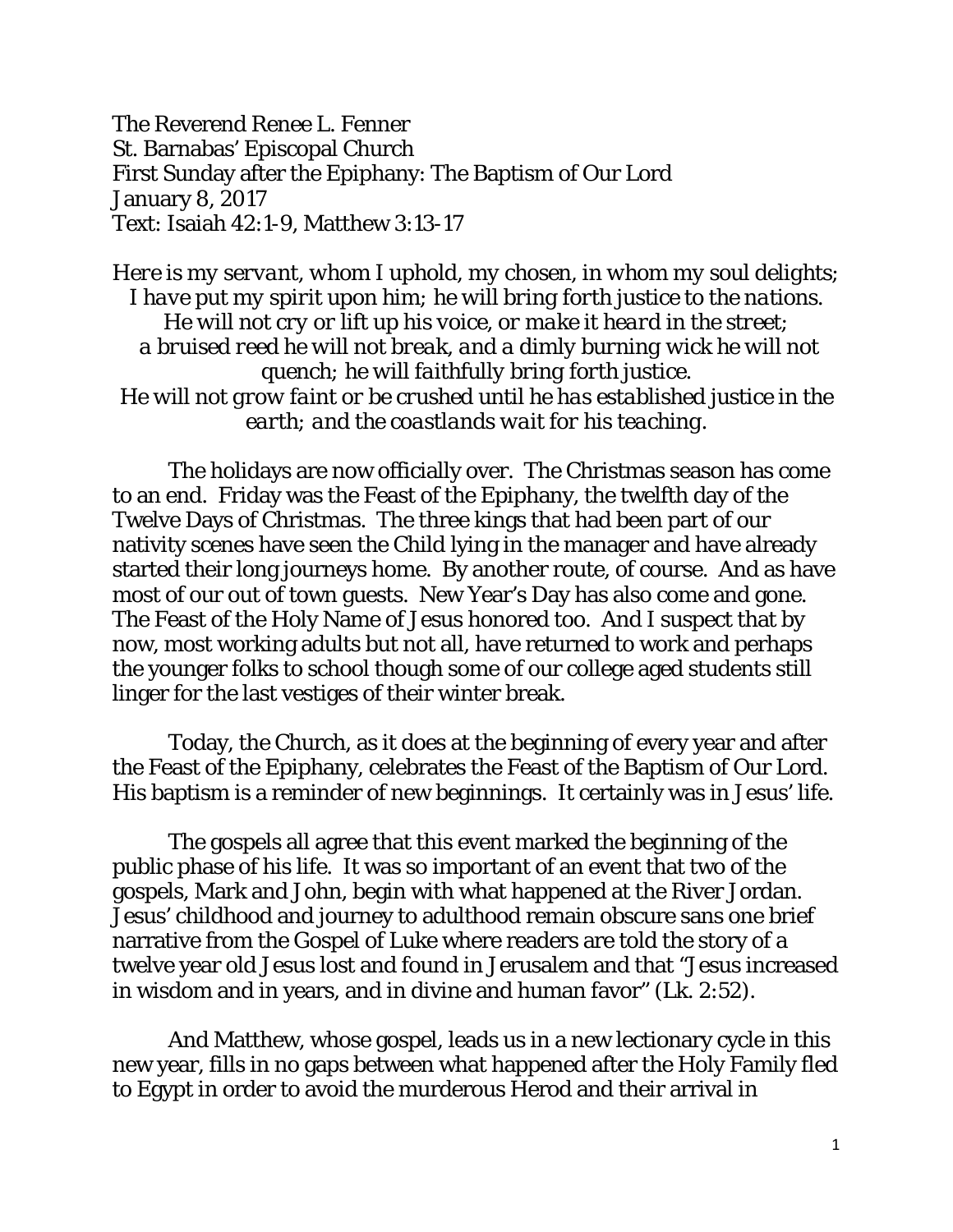Nazareth to the day that Jesus himself walks along the bank of the River Jordan.

In our gospel, Jesus is now an adult and he approaches the place where crowds have gathered to hear John's message of repentance and to be baptized by him. John does not know what to make of his cousin's request for baptism because he believes that Jesus is the Promised One come into the world and certainly has no need of the baptism that John offers. Still, Jesus held firm, saying that this was the time to fulfill all righteousness. 'Let's do this, now.' Jesus said. "Do it. God's work, putting things right all these centuries, is coming together right now in this baptism."\* John does as Jesus asks and when Jesus came up out of the waters, the skies opened and God's Spirit descended on him and he was claimed and named once again, this time by his Heavenly Father. Jesus who is God incarnate has come to earth and he has been commissioned to be the servant described by the prophet Isaiah who comes in gentleness, not shouting or crying out in the streets, breaking no bruised reed, quenching no smoldering wick, or giving up when the going gets rough but rather one who will open eyes of the blind and soften stony hearts, release those who are bound, and give freedom to those held captive. The One who will make all things right.

Today, on Feast of the Baptism of our Lord, we reclaim our identity as God's beloved children and embrace the mission that belongs to those who share this identity. It was through baptism that we were reborn by the Spirit and named and claimed as God's own forever. Through our baptisms we are identified as brothers and sisters in Christ, as members of his Body, the Church, as Christ-bearers in the world.

Jesus' baptism was the beginning of his public ministry. Our baptisms remind us of our ministries and the work that we are to be aboutstriving for justice and peace among all people, respecting the dignity of every human being, and proclaiming by word and example the Good News of God in Christ.

As we renew these promises, we will say: "I will, with God's help." Indeed, today, more than ever we need God's help to become the people that we were created to be, to become the people that our God calls us to be and to help others be who God created them to be.